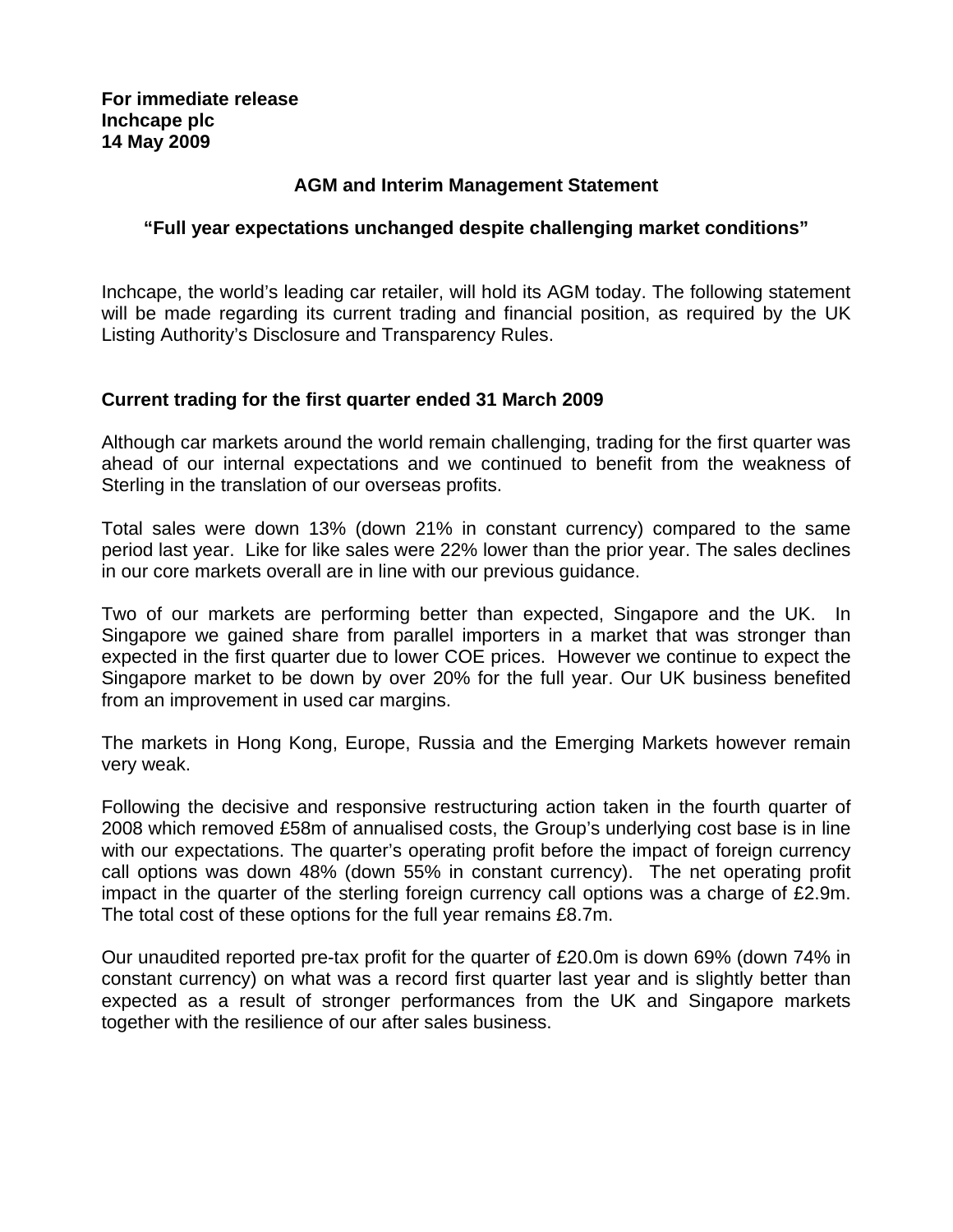# **Financial position**

Net debt at the end of March 2009 was £404m with March normally a peak net debt month for the Group as inventories are high due to the plate change in the UK car market. The decrease in net debt of £4m from December 2008 to March compares to a £110m increase in the same period last year. Debt levels have been favourably impacted by the 30% reduction in the UK new car market which resulted in lower UK inventories and the Groups initiative to reduce working capital across all its businesses.

We announced a 9 for 1 Rights Issue on 19 March 2009 to strengthen the Group's financial position. We are pleased to report this was approved by our shareholders at the General Meeting on 6 April 2009 and the Company has now received the net proceeds of £234m which have been used to reduce net debt.

Our expectation for year end net debt remains unchanged at approximately £150m (at constant currency).

### **Outlook for 2009**

Although markets remain very difficult, the Group delivered solid profitability in the first quarter of 2009, as the execution of our five operational priorities (growing market share and aftersales, while reducing costs, working capital and capital expenditure) continued to gain traction. Whilst this is an encouraging start, our expectations for the full year remain unchanged on a constant currency.

**For further information, please contact:** Group Communications, Inchcape plc +44 (0) 20 7546 0022

Investor Relations, Inchcape plc +44 (0) 20 7546 8209

Financial Dynamics (Jonathon Brill/Billy Clegg) +44 (0) 20 7831 3113

#### **Notes to editors**

1. **About Inchcape** Inchcape is a leading, independent international automotive distributor and retailer operating in 26 markets. Inchcape has diversified multi-channel revenue streams including sale of new and used vehicles, parts, service, finance and insurance. Inchcape's vision is to be the world's most customer-centric retailer and represents some of the world's leading automotive brands, including Toyota, Lexus,